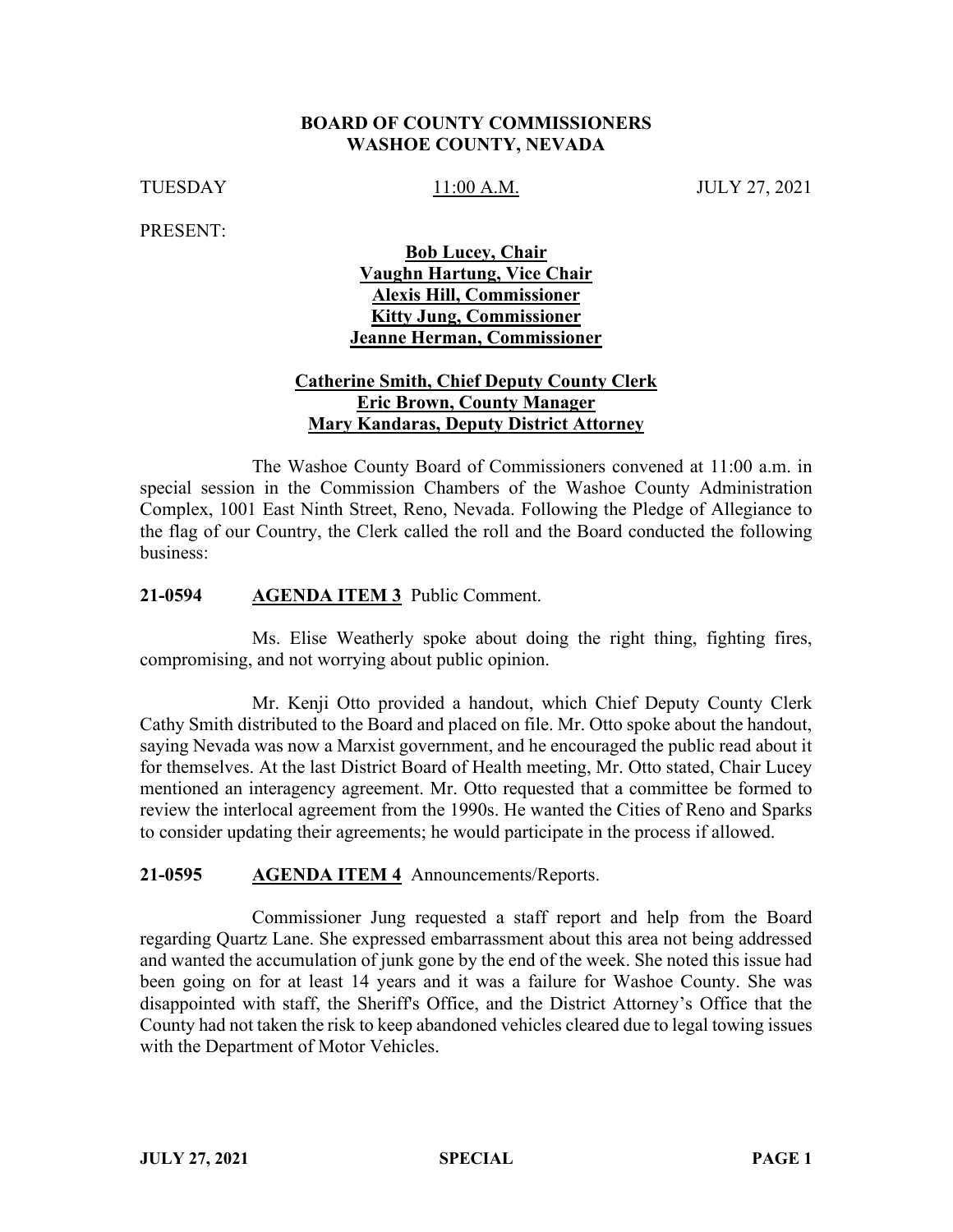Commissioner Jung spoke about speeding issues on Sun Valley Boulevard and believed they had grown increasingly worse since COVID-19 when traffic had decreased. She wanted the County Manager's Office to address the situation with the Nevada Highway Patrol since it was their jurisdiction.

Commissioner Herman thanked Commissioner Jung for her help in addressing Quartz Lane.

Chair Lucey brought up concerns from public a comment related to a District Board of Health (BOH) meeting the previous week, saying he recently relayed the requests determined at the Board of County Commissioners' January 20 meeting to the BOH. As a result, the BOH Manager would convene with all three entity managers to discuss challenges with the interlocal agreement. The Chair indicated an immediate agreement was made to move forward with the suggested name change, and other aspects of the agreement would be addressed with the entity managers prior to the next BOH meeting. He was highly critical of the chair of that commission for taking so long and hoped they could get some resolution before the end of the year.

Commissioner Jung reminded Chair Lucey he could utilize the nuclear option of disbanding the BOH and recreating it any way they saw fit. She stated disbanding and setting the BOH back up the following day would make all contracts and representation null and void. She indicated the BOH was paid for by grants and fees from Washoe County. She stated Washoe County transferred 48 percent of the total budget to fund that board with money from the general fund. She mentioned retired city council members had mapped out the entire process to disband the board and recreate a new one with new rules.

Chair Lucey agreed with Commissioner Jung. He indicated the County put the BOH on notice that they were looking for changes, and that did not mean a nuclear approach was out of the question. He believed he was heard and would receive a response soon.

Vice Chair Hartung said he was going to comment on the BOH but thought it could result in excessive discussion that was not agendized, so he withheld his comments.

**21-0596 AGENDA ITEM 5** Recommendation and possible action to approve an agreement with the State of Nevada and the cities and counties of Nevada related to the allocation of any monetary recovery from the defendants responsible for the damages incurred by Washoe County and the other governmental entities due to the opioid crisis. District Attorney. (All Commission Districts.)

Deputy District Attorney Michael Large stated this item involved an agreement between the State of Nevada and local governments relating to the opioid epidemic. This agreement would be an allocation that allowed outside counsel to have a negotiating position that would help with a settlement for potential defendants statewide. He noted 40 states recently settled with the three major distributors for \$26 billion but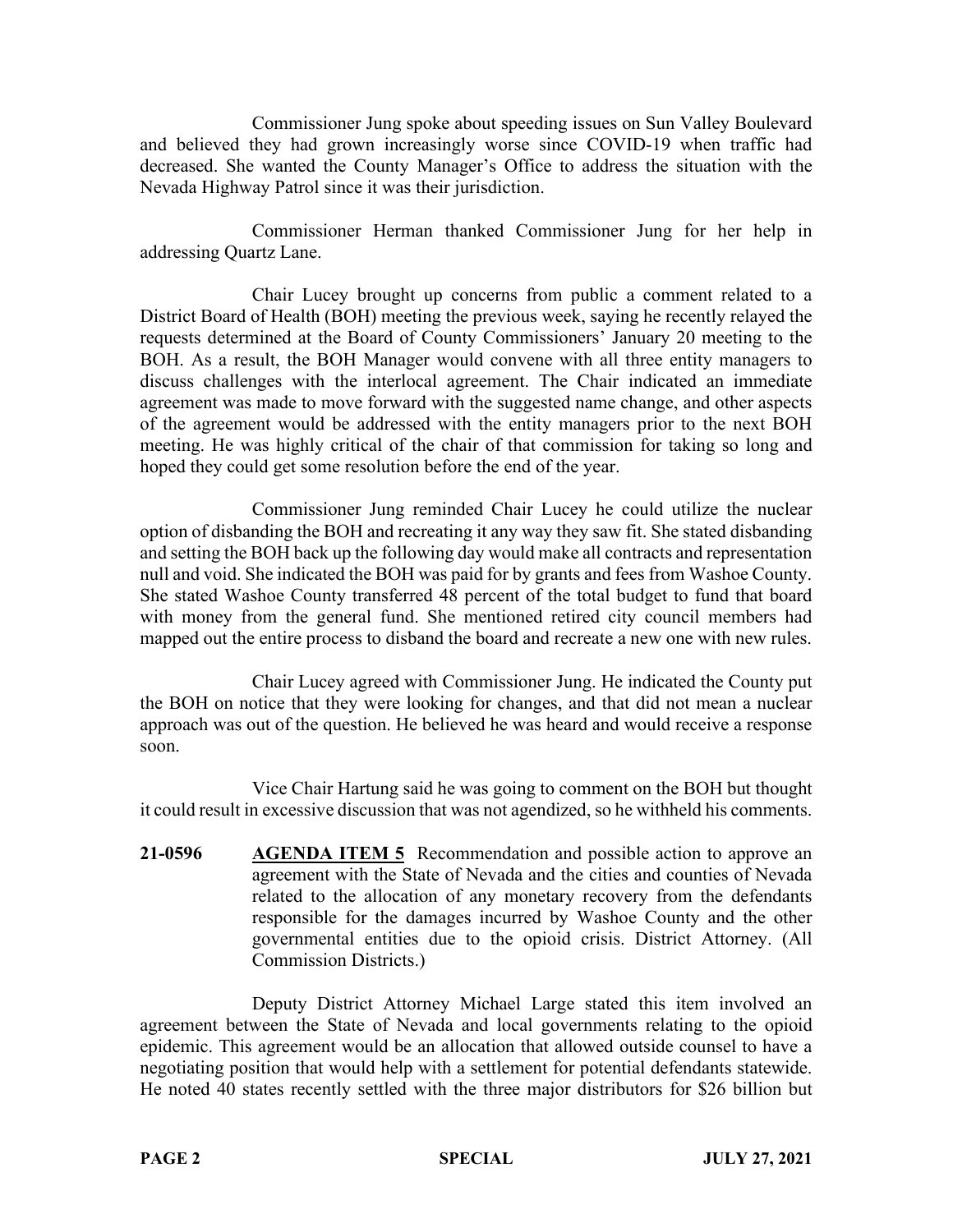Nevada was not part of that settlement. Outside counsel would negotiate separately with those entities. He said this allocation would allow for a unified front on behalf of the entire state, and the percentages reflected in the exhibits for the agreement showed the amount Washoe County would receive from each of the distribution mechanisms.

Commissioner Hill thanked Chair Lucey, Vice Chair Hartung, and Mr. Large for the negotiations in this matter. She stated there was a 15 percent Medicaid match allocation, though it could have been much more. She expressed appreciation for the work put into this and thought it was the right thing to do to support the community.

Vice Chair Hartung spoke about the Chair being out of town during the final negotiations but asserted Mr. Large negotiated a significantly higher settlement than was originally offered. He thanked Mr. Large for his hard work and said he was pleased with the outcome.

Chair Lucey said this Board realized the potential for litigation when the opioid crisis came to light, and the County took a violent and cohesive step forward to ensure being part of this to represent not only its constituents but the County as a whole. He asserted the opioid epidemic was rampant in Washoe County and had impacted the entire state for many years. He spoke about drug busts and doctors being prosecuted. When the initial settlement came out, discussions pointed to 50 percent being allocated to Clark County, 25 percent to Washoe County, and 25 percent to rural counties. Through negotiations and discussion, he said, it was felt that 25 percent for Washoe County was not equitable. Further discussions took place, and the result was 65 percent would be allocated to Clark County, 15 percent to Washoe County, and 20 percent to rural counties. He stated the County was willing to work with Clark County to help adequately fund the rural counties and address their needs, but not to the detriment of the citizens in the local community. He expressed gratitude to Mr. Large for fighting for a more acceptable settlement, but it was determined the allocation for Washoe County was not equitable to address the opioid epidemic within the region. He asserted this was important to the community, and outside counsel needed to be hired to fight for this money to rectify the impacts of these drug companies. He said the County was not going to sit by and allow the State to dictate the final outcome of the settlement and would continue to work for further compensation to repair the damage from the opioid epidemic.

Commissioner Jung wondered whether any counties were missing from the Nevada allocation. Mr. Large indicated no county was missing, and several counties and cities had this item on their agendas for approval in the past week. He stated the first step in the allocation agreement was for Purdue Pharma's bankruptcy to be in place by April 15; this also applied to other allocations with the major manufacturers. Commissioner Jung wondered what would happen if all parties did not approve this. Mr. Large stated it would have to go back for further negotiations. Commissioner Jung asked about the process if Washoe County did not approve it. Mr. Large indicated he would notify the State that Washoe County was in opposition, and negotiations would continue, but this would not be on behalf of the entire state of Nevada. Outside counsel would have to negotiate on behalf of each county, which would be difficult, and he opined it would not the best option.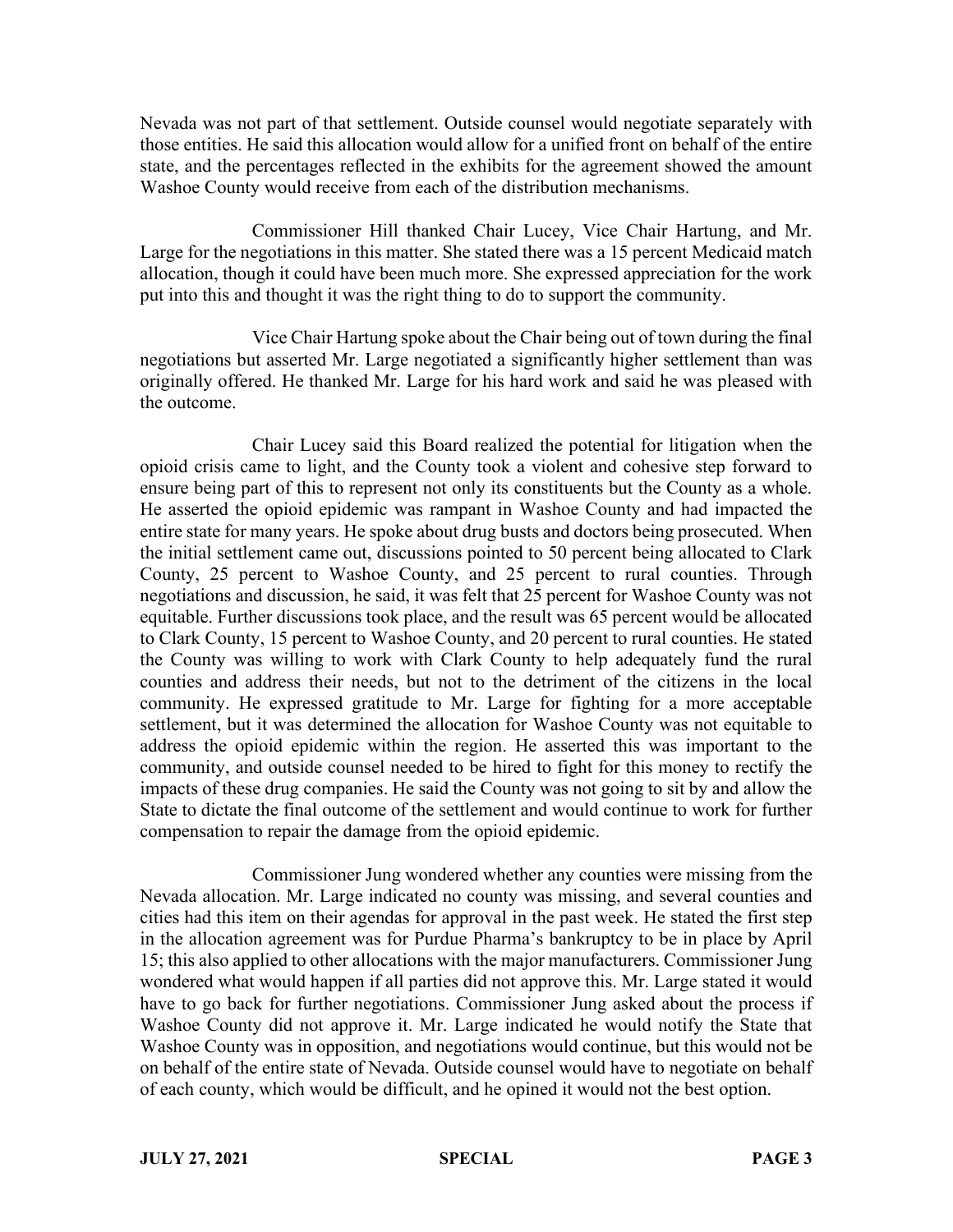Commissioner Jung wanted to ensure that better records were kept when the County performed autopsies or indigent care at hospitals where Washoe County was required to pay for those services. She thought autopsy record keeping in rural areas was not accurate and she wanted to ensure that data collected was complete. She asked for information about data collection processes and whether new software or other resources were needed to improve the accuracy of the data collected. She stated justifications needed to be documented and research preformed to prove accurate record keeping. She noted indigent care was very expensive and hospitals would not survive without the funding provided by the County for their care. She asserted the Cares Campus had to be built to accommodate the opioid epidemic. She mentioned she received quarterly reports from the Medical Examiner. The effects of this epidemic went beyond the loss of loved ones. The Commissioner recommended a movie on Amazon about opioid addiction called Four Good Days. Mr. Large agreed completely with Commissioner Jung and ensured they would do a better job collecting data, including the amounts this Board spent on opioid deaths. The historical data could not be adjusted but they would improve processes going forward. He stated no amount of money would overcome what happened with the opioid epidemic. He thought getting some amount of money was a good first step in helping with treatment and prevention.

Chair Lucey asked about other litigation the County was part of, adding he thought this was one of three cases. Mr. Large explained this would allow outside counsel to negotiate for all lawsuits the County was party to on its behalf. He stated Exhibit A of the staff report listed all the cases that were part of it. He reiterated this would allow outside counsel to negotiate for all litigation in order to reach a settlement with the defendants listed in Exhibit C of the staff report.

Vice Chair Hartung stated conversations occurred with Mr. Large, the County Manager, and the executive team about fracturing the coalition, and they felt a united front was the best path forward for all parties within the state.

There was no response to the call for public comment.

On motion by Vice Chair Hartung, seconded by Commissioner Hill, which motion duly carried on a 5-0 vote, it was ordered that Agenda Item 5 be approved.

# **21-0597 AGENDA ITEM 6** Public Comment.

On the call for public comment, Ms. Elise Weatherly indicated she wished she had signed up to speak about opioids since they ran deep in her family. She spoke about the Board holding people responsible for their actions, people making mistakes, and Elon Musk. She felt non-profit organizations should not exist anymore.

Ms. Marika Moore spoke in favor of shutting down puppy mills in Reno and Sparks. She mentioned her belief about the ineffectiveness of masks, saying she did not want mask mandates, especially for children at school.